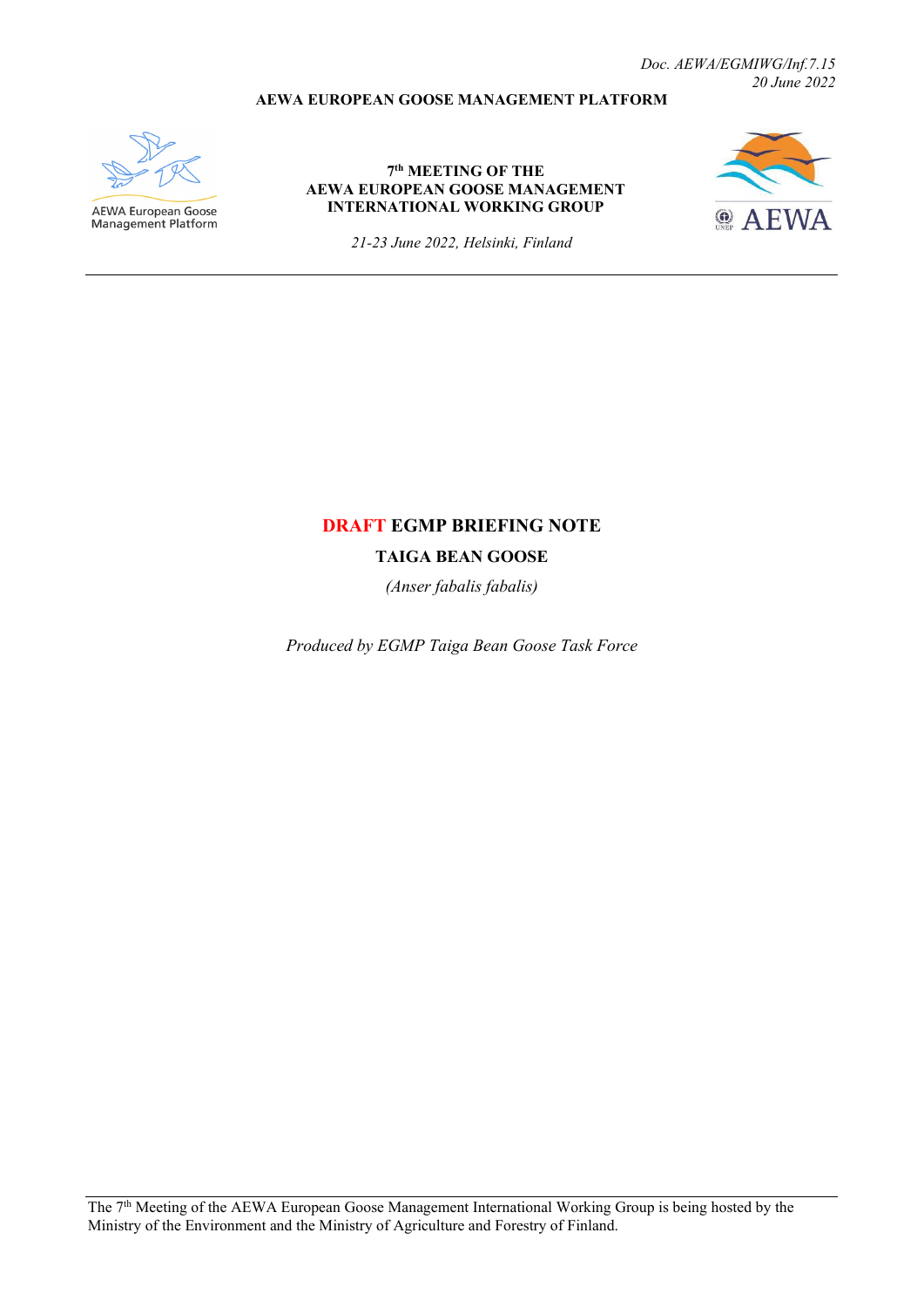

# **EGMP BRIEFING NOTE**

### **AEWA European Goose Management Platform**

# **Species Specific: Taiga Bean Goose**



**Class: Aves Order: Anseriformes Family: Anatidae Binomial name:** Anser fabalis fabalis

**©Taiga Bean Geese by Markus Varesvuo**

**Range and Habitat:** Western Taiga Bean Geese *Anser fabalis fabalis* breed discontinuously in the boreal zone from Fennoscandia to Western Siberia and winter in north-west Europe and Central Asia (see fig.1&2).



**Figure 1:** *Map of the distribution of the Western Taiga Bean Goose, showing the four defined management units (MUs: Western, Central, Eastern1 and Eastern2), based on the relative discrete breeding and wintering areas used by individuals. The green dotted line indicates linkages between breeding areas in northern Fennoscandia and known moulting areas in Novaya Zemlya and the Kola Peninsula.*



**Figure 2:** *Breeding area of Taiga Bean Goose in Russia.*

**Threats and Status:** Western Taiga Bean Geese are one of the few goose populations in the Western Palearctic that has declined; the wintering population size, estimated at 100,000 birds in the mid-1990s, decreased to 63,000 by 2009, while some elements of the population have started to recover since 2015, due to international co-operation and management.

- The identified key threats that caused the decline - Hunting, illegal harvest (mainly due to the misidentification of species) and human disturbance around breeding sites are all classified as high level threats.
	- Forestry, predation (including the eggs, gosling and adults), and infrastructure development are all medium scale threats which face Taiga Bean Geese.
	- Other threats that impact Western Taiga Bean Geese include habitat degradation, lead poisoning from shot residue, oil pollution in wetlands, and climate change (by influencing the use of staging and wintering areas).